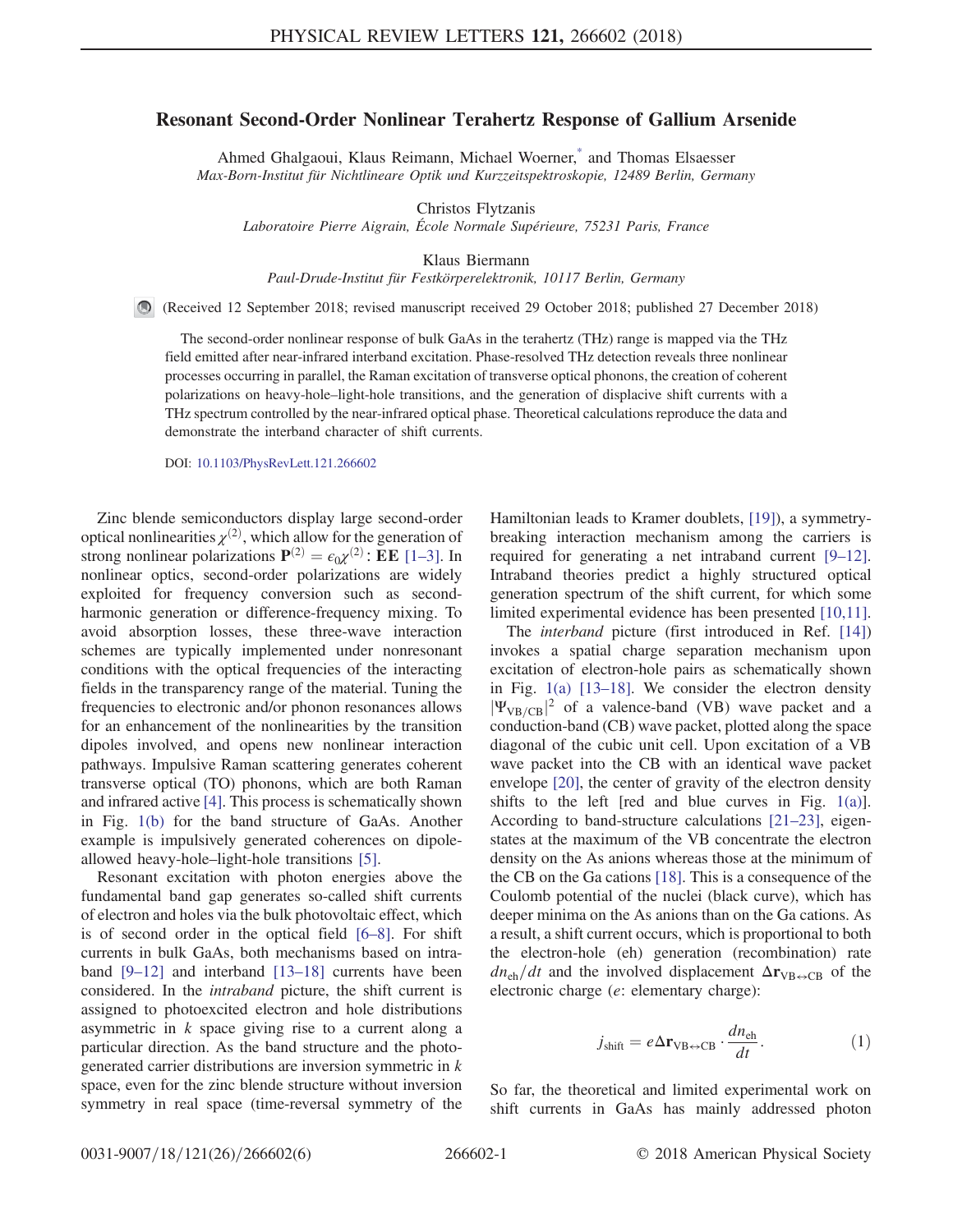<span id="page-1-0"></span>

FIG. 1. (a) Electron density  $|\Psi_{VB/CB}|^2$  of VB (red curve) and CB (blue curve) wave packets in GaAs with an identical envelope (green curve) plotted along the space diagonal of the cubic unit cell. Black: Coulomb potential near the As (red) and Ga (blue) atoms. (b) Calculated band structure of GaAs along  $k_x$  showing the split-off (SO), light-hole (LH), heavy-hole (HH) VBs and the CB together with the dipole-allowed transitions. Additionally, there are also transitions possible involving TO phonons (orange level). (c) Experimental geometry. Linearly polarized (red arrow) NIR pulses excite resonantly a 250-nm thick, (111)-oriented GaAs film. The nonlinearly emitted THz radiation is detected in the orthogonal polarization direction (blue arrow). The sample can be rotated by the azimuthal angle  $\Phi_{\text{azi}}$  around its  $\langle 111 \rangle$  axis.

energies close to the fundamental band gap. In contrast, the second-order nonlinear response in the terahertz (THz) frequency range has remained mainly unexplored. This range is particularly interesting as the overall nonlinearity should reflect the interplay of contributions from TO phonons [\[4\],](#page-4-2) from coherences on transitions between the anisotropic valence bands [\[5\]](#page-4-3), and from shift-current components [\[15,17\]](#page-4-13). In this Letter, we present a systematic experimental and theoretical study of the resonantly excited second-order THz response of bulk GaAs. A (111)-oriented sample is excited by femtosecond pulses centered at different photon energies between 1.35 and 1.9 eV. The nonlinear response is mapped via the sample's THz emission. A fully phase-resolved detection of the emitted THz field reveals three distinct contributions originating from coherent shift currents with a partial intervalence band component, coherent heavy-hole–light-hole polarizations, and coherent TO phonons. The shift currents can be tailored by changing the optical phase in the near-infrared excitation process. The observed behavior is fully reproduced by detailed theoretical calculations based on a pseudopotential band structure.

In the experiments, tunable femtosecond pulses were generated at a 1 MHz repetition rate using an optical parametric amplifier (Opera-F; Light Conversion) pumped by an Yb-based laser system (Monaco; Coherent). The compressed pulses of 20–40 fs duration are split into pump pulses (pulse energy  $0.5 \mu J$ , Gaussian shape, beam diameter 3 mm) exciting the sample and probe pulses for electrooptic (EO) sampling of the emitted THz radiation. Determined by the duration of the optimally compressed probe pulses, electro-optic sampling can measure frequencies up to 18 THz. Most experiments were performed with a 10  $\mu$ m-thick  $\langle 110 \rangle$ -oriented ZnTe layer attached to a thick inactive  $\langle 100 \rangle$ -oriented ZnTe substrate. For detection within the reststrahlen band of ZnTe between 5.3 and 6.2 THz, complementary measurements are performed with a GaP crystal (thickness 200  $\mu$ m, reststrahlen band 10.9 to 12.1 THz) [\[24\]](#page-4-14). In the pump arm we introduced additional dispersive optics to control the frequency chirp of the pump pulses. All measurements are performed in a nitrogen atmosphere at ambient temperature  $(T = 300 \text{ K})$ .

<span id="page-1-1"></span>The sample is a 250-nm-thick  $\langle 111 \rangle$ -oriented GaAs layer [Fig. [1\(c\)](#page-1-0)] mounted on a glass substrate. The  $\langle 111 \rangle$ orientation was chosen because any nonvanishing second-order nonlinearity involves all Cartesian coordinates, i.e.,

$$
\chi_{xyz}^{(2)} = \chi_{yxz}^{(2)} = \chi_{xzy}^{(2)} = \chi_{zyx}^{(2)} = \chi_{yzx}^{(2)} = \chi_{zxy}^{(2)} \tag{2}
$$

In a first series of experiments the nonlinearly emitted electric field  $E_{\text{THz}}(t)$  [Fig. [2\(a\)\]](#page-2-0) was measured for different photon energies of the excitation pulses. The THz waveform shows a main subpicosecond transient followed by long-lasting oscillations. In a second series ( $\hbar \omega_{\text{ex}} = 1.56$  eV), we kept the polarization geometry fixed and performed a rotation of the sample around its  $\langle 111 \rangle$ axis by the azimuthal angle  $\Phi_{\text{azi}}$  [Fig. [1\(c\)](#page-1-0)]. As a function of Φazi we observe transients of identical temporal shape but with different amplitudes of the electric field. The normalized amplitudes are shown in Fig. [2\(b\)](#page-2-0) (symbols) together with the expected result  $E(\Phi_{\text{azi}}, t) = \cos(3\Phi_{\text{azi}})E(\Phi_{\text{azi}} =$  $(0, t)$  according to Eq. [\(2\)](#page-1-1).

The transients shown in Fig.  $2(a)$  contain components of distinctly different frequencies depending on the excitation energy. To generate data in the spectral range blocked by the reststrahlen band of ZnTe (5.3–6.2 THz), we performed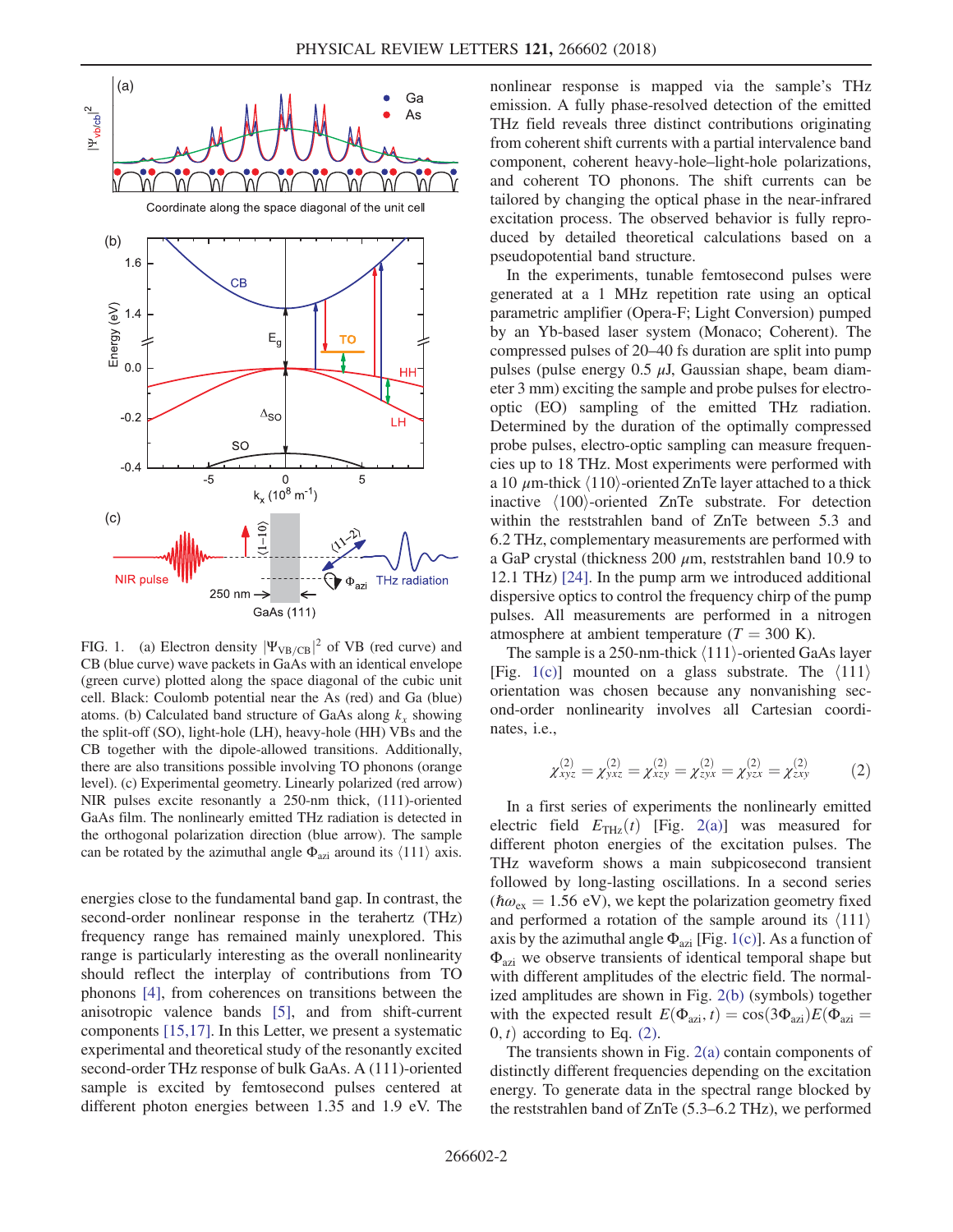<span id="page-2-0"></span>

FIG. 2. (a) THz transients measured at  $\Phi_{\text{azi}} = 0$  using a 10  $\mu$ mthick ZnTe crystal for electrooptic sampling at various excitation photon energies. (b) Amplitude  $E(\Phi_{\text{azi}})/E(\Phi_{\text{azi}}=0)$  (experiment: symbols, theory: solid lines) of the nonlinearly emitted electric field as a function of the azimuthal angle  $\Phi_{\text{azi}}$ . (c) Electric field amplitude of the shift-current (circles) and the TO-phonon (diamonds) contributions as a function of the excitation photon energy. The solid line is the shift-current contribution from the calculation.

complementary measurements with a GaP crystal for EO sampling. A Fourier transform of the ZnTe and GaP data sets into the frequency domain provides the spectral amplitudes and phases of the transients. The relative spectral phases were adjusted in the spectral range covered by both measurements and the reststrahlen gap in the ZnTe spectra was bridged with the scaled spectral components from the GaP data [\[24\].](#page-4-14) A Fourier back transform to the time domain then gives the total signal transient plotted in Fig. [3\(a\).](#page-2-1)

The spectrum of the total signal transient is presented in Fig. [4\(a\)](#page-3-0). There are three major components with maxima at 3, 8, and 12 THz. The narrow-band emission at 8 THz stems from coherent TO phonons excited by a resonant impulsive Raman process explained in Fig. [1\(b\)](#page-1-0). For a

<span id="page-2-1"></span>

FIG. 3. (a) Nonlinearly emitted THz transient  $(\hbar\omega_{\rm ex} = 1.56 \text{ eV}, \Phi_{\rm azi} = 0)$  reconstructed from two measurements with ZnTe and GaP electro-optic crystals (black symbols). The red line represents the corresponding theory curve. (b) TO phonon contribution to the signal found by fitting an exponentially decaying sine wave convoluted with a Gaussian (cyan curve) to the spectral peak at  $8$  THz [cf. Fig. [4\(a\)\]](#page-3-0). (c) Signal contribution due to coherent  $HH \leftrightarrow LH$  intervalence band polarizations. (d) Shift-current contribution to the nonlinear signal.

2nd-order (dipole-allowed) interaction sequence the coherent phonon amplitude is generated by the Raman process and radiates via its infrared dipole, a behavior typical for TO phonons belonging to the irreducible representation  $\Gamma_{15}$ of the point group  $43m$  [\[4\]](#page-4-2), since these phonons are both Raman and infrared active. We fitted an exponentially decaying sine wave convoluted with a Gaussian [Fig. [3\(b\)\]](#page-2-1) to the transient in Fig. [3\(a\)](#page-2-1) at late times ( $t > 0.5$  ps). The corresponding Fourier spectrum is shown in Fig. [4\(a\)](#page-3-0) (cyan line).

After subtracting the coherent TO-phonon contribution from the experimental spectrum, there are two components left with maxima at 3 and 12 THz. A Fourier back transform to the time domain provides the transients plotted in Figs. [3\(c\)](#page-2-1) and [3\(d\).](#page-2-1) They display a markedly different time structure: the high-frequency transient [Fig.  $3(c)$ ] exhibits a damped oscillatory behavior, while the lowfrequency field in Fig. [3\(d\)](#page-2-1) follows the second time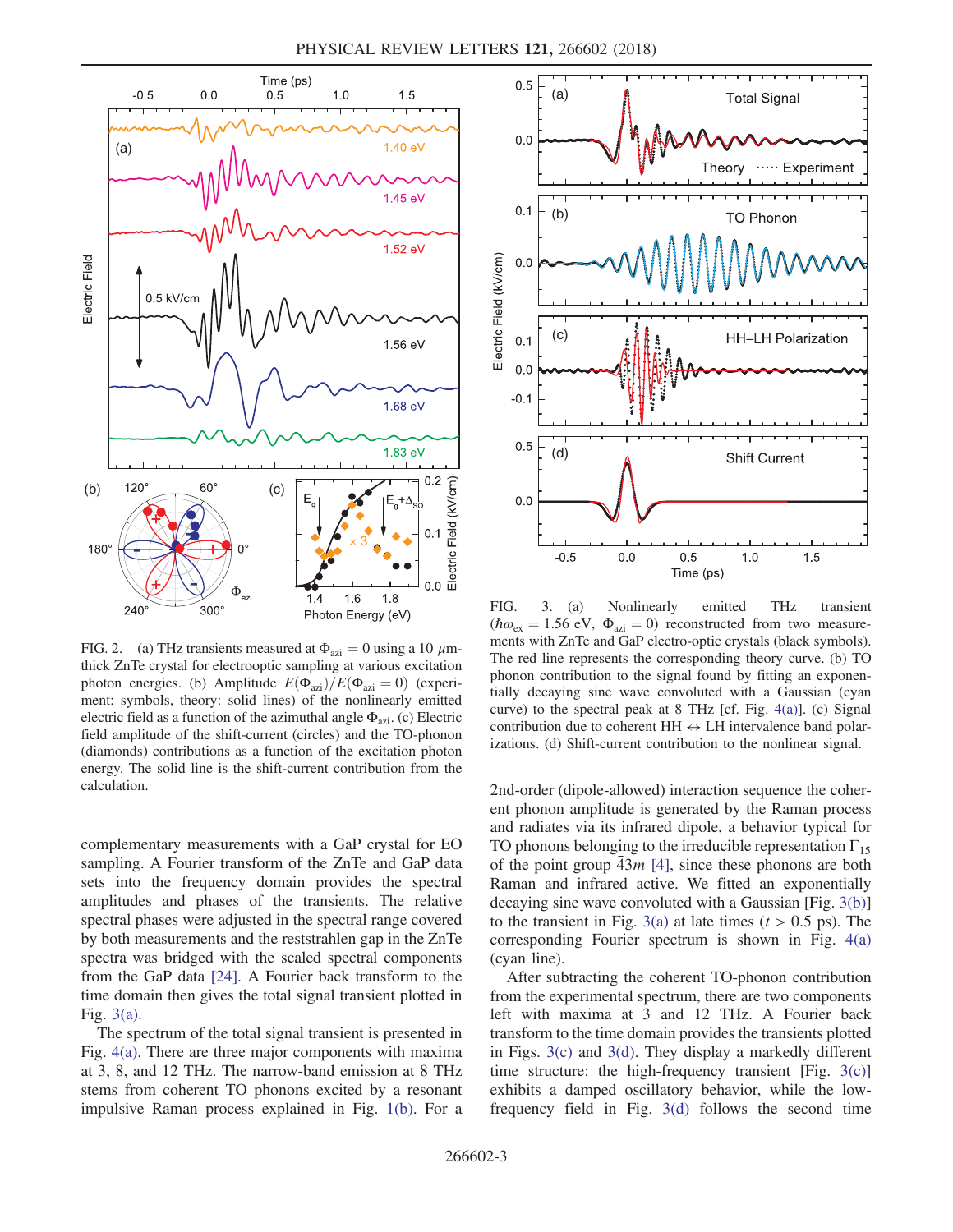<span id="page-3-0"></span>

FIG. 4. (a) Dots: Fourier transform of the experimental transient shown in Fig. [3\(a\).](#page-2-1) Cyan curve: Fourier transform of the TO-phonon contribution in Fig. [3\(b\).](#page-2-1) Red curve: model calculation ( $\hbar \omega_{\text{ex}} = 1.56 \text{ eV}$ ) of the pure electronic contribution to the nonlinear signal generated by a positively chirped driving pulse with a pulse length of  $\Delta t_{\text{FWHM}} = 120$  fs. (b) Experiment (symbols) and theory (blue curve) for a driving pulse with less chirp  $(\Delta t_{\text{FWHM}} = 90 \text{ fs})$ . Inset: electric field of two differently chirped driving pulses. (c) Calculated spectra of shift-current contributions (dashed lines) and contributions due to coherent HH  $\leftrightarrow$  LH polarizations (solid lines) for positively chirped driving pulses with durations as indicated.

derivative of the envelope of the near-infrared excitation pulses. It should be noted that frequency components below 1 THz (wavelength  $\lambda > 300 \ \mu m$ ) suffer strong diffraction losses in the optical setup and, thus, are not measured.

For theoretical calculations we use a local pseudopotential band structure including spin-orbit splitting [\[21](#page-4-11)–23]. The pseudopotential parameters were taken from Ref. [\[23\]](#page-4-15) The pseudopotential parameters were taken from Ref. [23] apart from  $V^S(\sqrt{3})$ ,  $V^A(\sqrt{3})$ , and  $\lambda^S$ . These three parameters were adjusted to yield the band gap ( $E<sub>q</sub> = 1.424$  eV), the spin-orbit splitting ( $\Delta_{\text{SO}} = 0.341 \text{ eV}$ ), and the heavyhole mass in  $[100]$  direction  $(0.4m_0)$  at room temperature [\[25\]](#page-4-16). As in Ref. [\[23\],](#page-4-15) reciprocal lattice vectors G with  $|G| \leq 22\pi/a$  were considered, resulting in 102 bands (including a factor of 2 because of spin). Using this band structure, the interaction with the external electric field is included in the velocity gauge [\[26\]](#page-4-17); i.e., the vector potential included in the velocity gauge [26]; i.e., the vector potential  $\mathbf{A}(t) = \int_0^t \mathbf{E}(t')dt'$  is used. For every initial  $\mathbf{k}_0$  the time dependence of the density matrix is solved with the initial condition that all valence bands are filled and all conduction bands are empty. Apart from the interaction with the electric field a phenomenological decoherence of all nondiagonal elements of the density matrix with a time constant of 250 fs [\[27\]](#page-5-0) is included. The electric field emitted by an electron is proportional to the trace of the density matrix times the velocity operator. The total emitted field from all electrons is obtained by solving the density matrix on a grid (up to a dimension of  $47 \times 47 \times 47$ ) of initial  $k_0$ . The calculation does not include the interaction with phonons and excitonic effects.

The spectra of the total interband shift current calculated for the present experimental conditions are shown in Fig. [4\(c\).](#page-3-0) The width of the current spectra depends strongly on the frequency chirp of the near-infrared excitation pulses. Excitation by bandwidth-limited 30 fs pulses generates the widest current spectrum, while positively chirped pulses (carrier frequency increases with time) of longer duration induce currents of decreasing spectral width. Longer pulses are connected with a decrease of the carrier generation rate in Eq. [\(1\)](#page-0-0) and a concomitant narrowing of the spectrum. This phase-sensitive behavior holds potential for steering coherent THz shift currents by controlling near-infrared optical phases, a novel perspective of optical control. Our calculations [black line in Fig. [2\(c\)\]](#page-2-0) in line with Refs. [\[18,28\]](#page-4-12) reproduce the shift-current contribution (circles) well up to about  $\hbar \omega_{\text{ex}} = 1.7 \text{ eV}$ [\[29\]](#page-5-1). Our experimental data and those obtained earlier with narrow-band pulses [\[15\]](#page-4-13) do not agree with the results in Ref. [\[10\].](#page-4-8) Consequently, this (intraband) theory has to be ruled out because it predicts a strong decrease of the shift current for photon energies above 1.46 eV (band gap  $+$  one LO-phonon energy), which is not observed. The TO-phonon contribution (diamonds) has finite values even at the band gap  $\hbar \omega_{\text{ex}} = 1.4 \text{ eV}$  similar to the resonance behavior shown in Fig. 4 of Ref. [\[4\]](#page-4-2).

The solid lines in Fig. [4\(c\)](#page-3-0) represent the spectra of currents due to coherent  $HH \leftrightarrow LH$  coherences. Their frequency is determined by the HH  $\leftrightarrow$  LH energy separation in the  $k$  range of optically coupled states [\[30\]](#page-5-2). Again, the amplitude is strongly chirp dependent and decreases with increasing pulse duration. With increasing pulse duration, the blue and red components of the driving pulse have less and less temporal overlap as sketched in the inset of Fig. [4\(b\)](#page-3-0), thus reducing the amplitude of the generated intervalence-band polarization.

In Fig.  $4(a)$ , the experimental spectrum (symbols) is compared with a theoretical spectrum (red curve, after removing low-frequency components due to diffraction losses as in the experiment). This spectrum was calculated with a positively chirped driving pulse of 120 fs duration, i.e., 4 times longer than its bandwidth-limited counterpart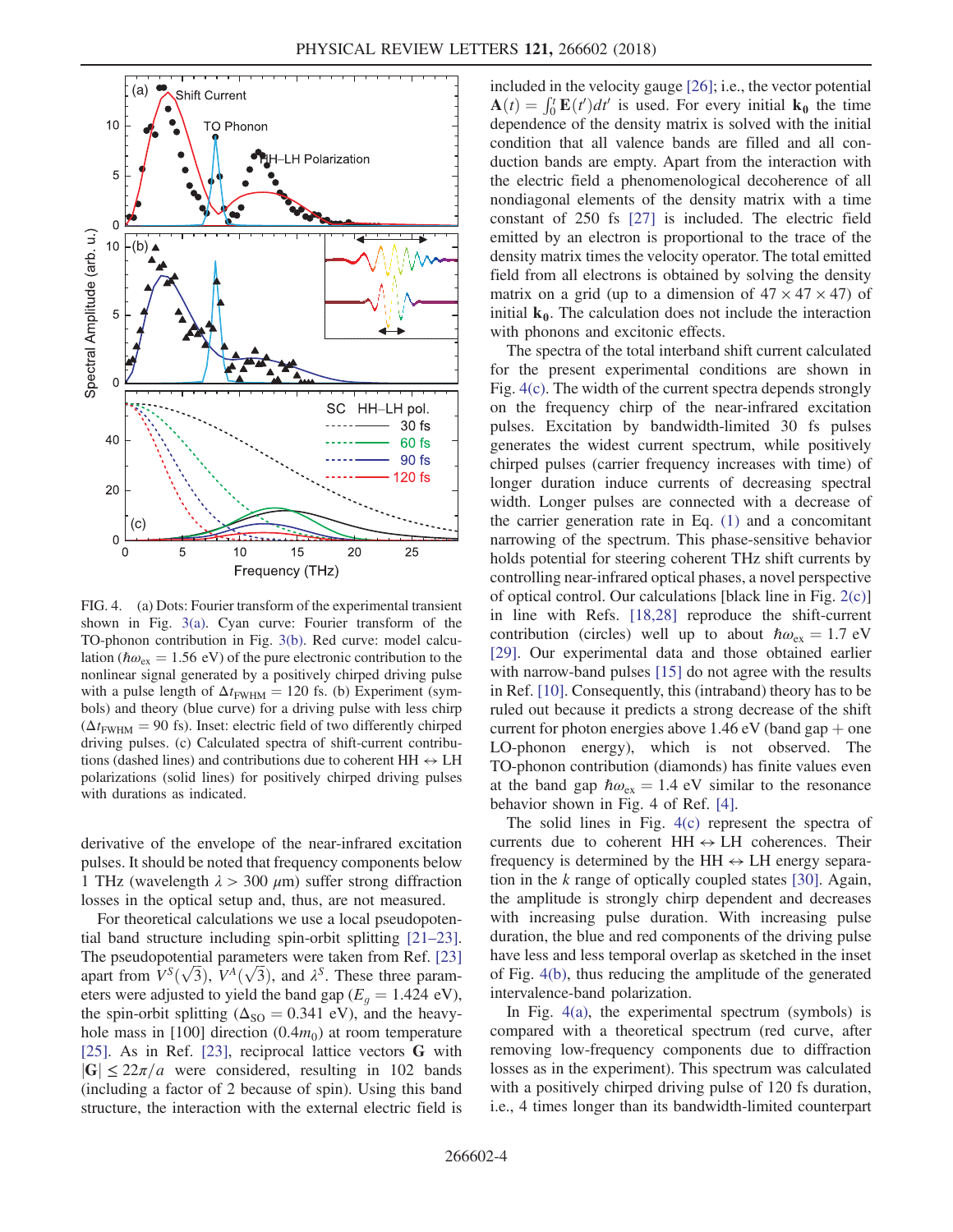of 30 fs. We find a good agreement with the experiment in both the spectral and the time domain [Fig.  $3(a)$ ]. The relevance of frequency chirp is supported by a second experiment and calculation for a driving pulse with less chirp ( $\Delta t$ <sub>FWHM</sub> = 90 fs) as shown in Fig. [4\(b\)](#page-3-0). Theory predicts a destructive interference between the coherent  $HH \leftrightarrow LH$  polarizations and the shift current around 8 THz, i.e., the sharp dip in the red curve shown in Fig. [4\(a\).](#page-3-0) It should be emphasized that the picture of optically generated interband currents accounts quantitatively for the observed nonlinear behavior.

In conclusion, we presented a systematic experimental and theoretical study of the second-order nonlinear terahertz response of gallium arsenide. In our experiments we excited a (111)-oriented thin layer of bulk GaAs with femtosecond optical pulses and monitored the coherent THz emission by electrooptic sampling. The nonlinearly emitted THz field consists of three different contributions: shift currents due to displacive electron-hole generation, coherent emission of both heavy-hole–light-hole polarizations and resonance-Raman excited coherent TO phonons. The experiments show polarization properties in full agreement with the symmetry of the second-order conductivity tensor and are in agreement with theoretical calculations based on a pseudopotential band structure calculation. For a large positive chirp the intervalenceband contribution spectrally separates from the shiftcurrent contribution.

We acknowledge financial support by the Deutsche Forschungsgemeinschaft: RE 806/9-1.

<span id="page-4-1"></span><span id="page-4-0"></span>[\\*](#page-0-1) woerner@mbi-berlin.de

- [1] S. S. Jha and N. Bloembergen, Nonlinear optical susceptibilities in Group-IV and III-V semiconductors, [Phys. Rev.](https://doi.org/10.1103/PhysRev.171.891) 171[, 891 \(1968\)](https://doi.org/10.1103/PhysRev.171.891).
- [2] C. Flytzanis, Infrared dispersion of second-order electric susceptibilities in semiconducting compounds, [Phys. Rev. B](https://doi.org/10.1103/PhysRevB.6.1264) 6[, 1264 \(1972\).](https://doi.org/10.1103/PhysRevB.6.1264)
- <span id="page-4-2"></span>[3] Y.R. Shen, The Principles of Nonlinear Optics (Wiley, Hoboken, NJ, 2003).
- <span id="page-4-3"></span>[4] R. Trommer and M. Cardona, Resonant Raman scattering in GaAs, Phys. Rev. B 17[, 1865 \(1978\).](https://doi.org/10.1103/PhysRevB.17.1865)
- [5] M. Joschko, M. Woerner, T. Elsaesser, E. Binder, T. Kuhn, R. Hey, H. Kostial, and K. Ploog, Heavy-Light Hole Quantum Beats in the Band-to-Band Continuum of GaAs Observed in 20 Femtosecond Pump-Probe Experiments, [Phys. Rev. Lett.](https://doi.org/10.1103/PhysRevLett.78.737) 78, 737 (1997).
- <span id="page-4-4"></span>[6] A. M. Glass, D. von der Linde, and T. J. Negran, Highvoltage bulk photovoltaic effect and the photorefractive process in LiNbO<sub>3</sub>, [Appl. Phys. Lett.](https://doi.org/10.1063/1.1655453)  $25$ ,  $233$  (1974).
- [7] A. M. Glass, D. von der Linde, D. H. Auston, and T. J. Negran, Excited state polarization, bulk photovoltaic effect and the photorefractive effect in electrically polarized media, [J. Electron. Mater.](https://doi.org/10.1007/BF02660180) 4, 915 (1975).
- [8] B. I. Sturman and V. M. Fridkin, The Photovoltaic and Photorefractive Effects in Noncentrosymmetric Materials (Gordon and Breach, Philadelphia, 1992).
- <span id="page-4-5"></span>[9] V. I. Belinicher and B. I. Sturman, The photogalvanic effect in media lacking a center of symmetry, [Usp. Fiz. Nauk](https://doi.org/10.3367/UFNr.0130.198003b.0415) 130, [415 \(1980\)](https://doi.org/10.3367/UFNr.0130.198003b.0415) [[Sov. Phys. Usp.](https://doi.org/10.1070/PU1980v023n03ABEH004703) 23, 199 (1980)].
- <span id="page-4-8"></span>[10] V. I. Belinicher and V. N. Novikov, Photogalvanic effect in piezoelectrics: Quantitative theory for interband transitions in gallium arsenide, [Phys. Status Solidi B](https://doi.org/10.1002/pssb.2221070104) 107, 61 (1981).
- [11] V. L. Alperovich, V. I. Belinicher, V. N. Novikov, and A. S. Terekhov, Photogalvanic effects investigation in gallium arsenide, [Ferroelectrics](https://doi.org/10.1080/00150198208208275) 45, 1 (1982).
- [12] V.L. Al'perovich, V.I. Belinicher, A.O. Minaev, S.P. Moshchenko, and A. S. Terekhov, Ballistic photogalvanic effect at interband transitions in gallium arsenide, Fiz. Tverd. Tela (Leningrad) 30, 3111 (1988) [Sov. Phys. Solid State 30, 1788 (1988)].
- <span id="page-4-6"></span>[13] W. Kraut and R. von Baltz, Anomalous bulk photovoltaic effect in ferroelectrics: A quadratic response theory, [Phys.](https://doi.org/10.1103/PhysRevB.19.1548) Rev. B 19[, 1548 \(1979\)](https://doi.org/10.1103/PhysRevB.19.1548).
- <span id="page-4-9"></span>[14] R. von Baltz and W. Kraut, Theory of the bulk photovoltaic effect in pure crystals, Phys. Rev. B 23[, 5590 \(1981\).](https://doi.org/10.1103/PhysRevB.23.5590)
- <span id="page-4-13"></span>[15] X.-C. Zhang, Y. Jin, K. Yang, and L.J. Schowalter, Resonant Nonlinear Susceptibility Near the GaAs Band Gap, [Phys. Rev. Lett.](https://doi.org/10.1103/PhysRevLett.69.2303) 69, 2303 (1992).
- [16] C. Aversa and J. E. Sipe, Nonlinear optical susceptibilities of semiconductors: Results with a length-gauge analysis, Phys. Rev. B 52[, 14636 \(1995\)](https://doi.org/10.1103/PhysRevB.52.14636).
- [17] D. Côté, N. Laman, and H. M. van Driel, Rectification and shift currents in GaAs, [Appl. Phys. Lett.](https://doi.org/10.1063/1.1436530) 80, 905 (2002).
- <span id="page-4-12"></span>[18] F. Nastos and J. E. Sipe, Optical rectification and shift currents in GaAs and GaP response: Below and above the band gap, Phys. Rev. B 74[, 035201 \(2006\)](https://doi.org/10.1103/PhysRevB.74.035201).
- <span id="page-4-7"></span>[19] C. Kittel, Quantum Theory of Solids, 2nd ed. (Wiley, Hoboken, 1987).
- <span id="page-4-10"></span>[20] B. Gu, N. H. Kwong, and R. Binder, Relation between the interband dipole and momentum matrix elements in semiconductors, Phys. Rev. B 87[, 125301 \(2013\)](https://doi.org/10.1103/PhysRevB.87.125301).
- <span id="page-4-11"></span>[21] M. L. Cohen and T. K. Bergstresser, Band structures and pseudopotential form factors for fourteen semiconductors of the diamond and zinc-blende structures, [Phys. Rev.](https://doi.org/10.1103/PhysRev.141.789) 141, 789 [\(1966\).](https://doi.org/10.1103/PhysRev.141.789)
- [22] J. R. Chelikowsky and M. L. Cohen, Electronic Structure of GaAs, [Phys. Rev. Lett.](https://doi.org/10.1103/PhysRevLett.32.674) 32, 674 (1974).
- <span id="page-4-15"></span>[23] J. R. Chelikowsky and M. L. Cohen, Nonlocal pseudopotential calculations for the electronic structure of eleven diamond and zinc-blende semiconductors, [Phys. Rev. B](https://doi.org/10.1103/PhysRevB.14.556) 14, [556 \(1976\)](https://doi.org/10.1103/PhysRevB.14.556); Erratum, Phys. Rev. B 30[, 4828\(E\) \(1984\)](https://doi.org/10.1103/PhysRevB.30.4828).
- <span id="page-4-14"></span>[24] A. Leitenstorfer, S. Hunsche, J. Shah, M. C. Nuss, and W. H. Knox, Detectors and sources for ultrabroadband electrooptic sampling: Experiment and theory, [Appl. Phys. Lett.](https://doi.org/10.1063/1.123601) 74[, 1516 \(1999\)](https://doi.org/10.1063/1.123601).
- <span id="page-4-17"></span><span id="page-4-16"></span>[25] O. Madelung, Semiconductors-Basic Data, 2nd ed., edited by O. Madelung (Springer, Berlin, 1996).
- [26] R. R. Schlicher, W. Becker, J. Bergou, and M. O. Scully, Interaction Hamiltonian in quantum optics or:  $\mathbf{p} \cdot \mathbf{A}$  vs  $\mathbf{E} \cdot \mathbf{r}$ revisited, in Proceedings of the NATO ASI on Quantum Electrodynamics and Quantum Optics, Boulder, Colorado, 1983, edited by A. O. Barut (Plenum, New York, 1984), pp. 405–441.